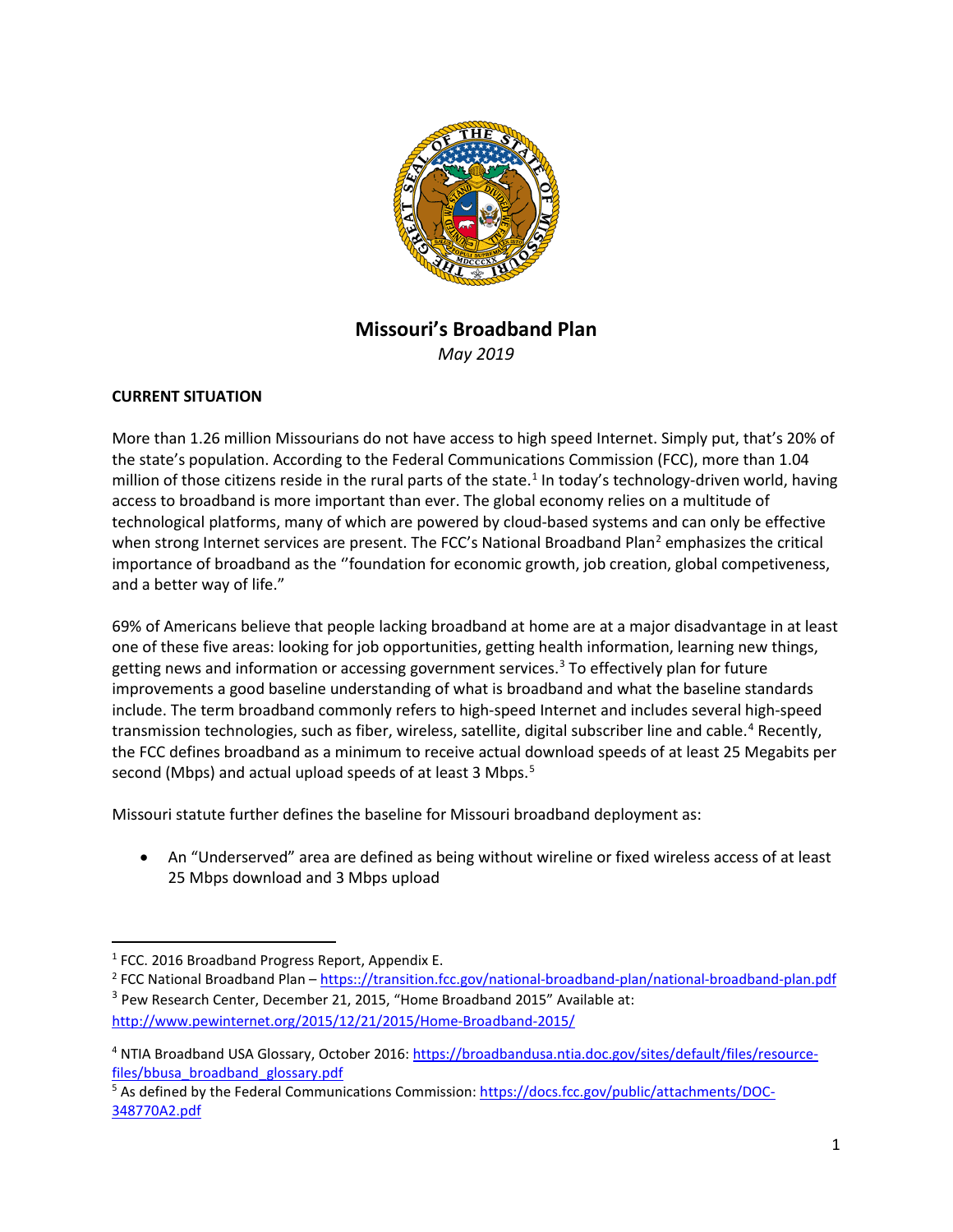• An "unserved" area to be without wireline or fixed wireless access of at least 10 Mbps download and 1 Mbps upload. [6](#page-1-0)

Several challenges also face the provider community in rural deployment efforts, including: low-density of population, high construction costs, long spans of network or tower construction, difficult terrain, and no guarantee of subscriptions to the broadband service when installed. These factors impact the opportunity for a return on investment, deeming many projects unsustainable. The end result: citizens never receive access to high speed Internet, and the digital divide widens. The digital divide is defined as the gap between those of the populace that have Internet and other communication technologies and those that have limited or no access.<sup>[7](#page-1-1)</sup> Purdue University researchers recently published the revised Digital Divide Index (DDI) incorporating the FCC Form 477 data and places Missouri's DDI at 55.46, a score derived from broadband access and adoption, and coupled with the state's socioeconomic factors, a value of 100 denotes the highest digital divide. Underlining the importance of provider partnerships and state participation to reduce and eventually close the divide. The table below shows Missouri thirteenth when benchmarked with other states in the 201[8](#page-1-2) Best in the Midwest analysis<sup>8</sup>:

| <b>National</b><br><b>Ranking</b> | <b>State</b>   | <b>DDI Score</b> |
|-----------------------------------|----------------|------------------|
| $\mathcal{P}$                     | Colorado       | 14.99            |
| 6                                 | Minnesota      | 19.98            |
| 16                                | Illinois       | 36.72            |
| 18                                | Wisconsin      | 38.73            |
| 21                                | Nebraska       | 39.47            |
| 22                                | lowa           | 39.99            |
| 23                                | Kansas         | 40.37            |
| 27                                | Georgia        | 45.32            |
| 32                                | Ohio           | 48.86            |
| 33                                | Michigan       | 51.10            |
| 35                                | North Carolina | 52.52            |
| 38                                | Indiana        | 52.92            |
| 40                                | Missouri       | 55.46            |
| 41                                | Tennessee      | 66.88            |
| 43                                | Oklahoma       | 72.06            |
| 44                                | Kentucky       | 75.85            |
| 48                                | Arkansas       | 91.77            |

Over the past few years the federal government has committed substantial resources from the Federal Communications Commission (FCC) and the U.S. Department of Agriculture (USDA). Deploying broadband to high cost areas of America have traditionally been facilitated by the FCC's Universal Service Fund in reverse auctions for broadband providers to bid on eligible areas. The USDA receives appropriations from Congress to deploy resources in the form of broadband grants and loans to

<span id="page-1-0"></span> <sup>6</sup> Missouri Revised Statutes, Chapter 620.2450, 2018:

<http://revisor.mo.gov/main/OneSection.aspx?section=620.2450>

<span id="page-1-1"></span><sup>7</sup> [https://broadbandusa.ntia.doc.gov/sites/default/files/resource-files/bbusa\\_broadband\\_glossary.pdf](https://broadbandusa.ntia.doc.gov/sites/default/files/resource-files/bbusa_broadband_glossary.pdf)

<span id="page-1-2"></span><sup>8</sup> Robert Gallardo, Digital Divide Index. *Purdue Center for Regional Development*, 2019, <http://pcrd.purdue.edu/ddi>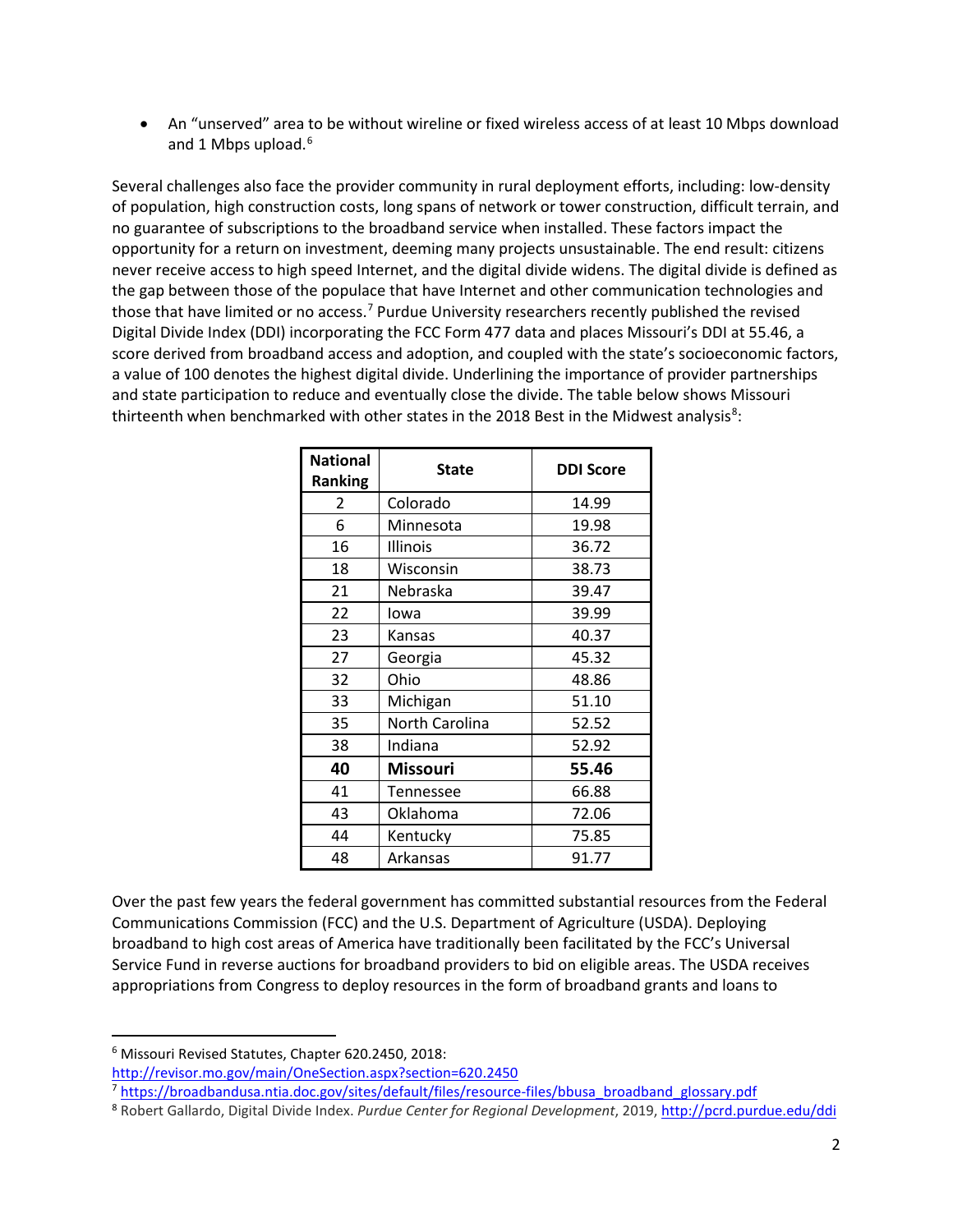providers and communities. Even with the significant federal investment, more partnerships and investment is needed to achieve full broadband access in Missouri.

Limited broadband services is a significant deterrent for future growth opportunities. Inadequate access permeates every sector of the economy with four significant areas experiencing challenges in Missouri's rural economies:

## 1. *Agriculture Challenges*

Agriculture is Missouri's leading economic driver with over 95,000 farms that employ nearly 400,000 people, export more than \$2.5 billion<sup>[9](#page-2-0)</sup> across the globe, and has a total of \$88.4 billion in economic contributions to the State. Missouri farmers and ranchers are faced with rising challenges in competitive prices, weather, operating costs, and limited infrastructure, while needing to produce more to feed a growing global population. The agriculture industry is also undergoing a technological revolution, which is providing farmers and ranchers greater abilities to maximize land use, increase yields, individually manage herd health, adopt more sustainable practices, and lower operational costs. The full utilization and access to current (and future) technologies is constrained due to limited or no broadband connectivity in rural Missouri. The 2017 USDA Census for Agriculture reports 73% of Missouri farms have some kind of Internet access,<sup>[10](#page-2-1)</sup> leaving 27% or 27,000 Missouri farms with access to high speed internet.

The USDA declared in a recently published report, "E-connectivity is not simply a rural issue; Internet expansion, economic productivity, and food security contribute to each citizen's quality of life, regardless of where they live. The benefits of broadband e-connectivity accrue not only to the producers using Next Generation Precision Agriculture technologies, but also to consumers throughout America and the world who value a safe and efficient food supply."<sup>11</sup> Missouri is second in the number of farms in the United States and ranks in the top 10 nationally for the production of eleven different agricultural products. Just as other sectors of the economy continue to learn, embrace, and utilize technology to access new markets and gain production efficiencies, Missouri's agriculture producers must be equipped with the connectivity tools to capture the same opportunities, and strengthen our position as a global leader in agriculture.

## *2. Business Development Challenges*

Businesses expect available and affordable high-speed Internet as a basic utility. From payroll to ecommerce, many companies today rely on technology that requires significant broadband. In addition to infrastructure challenges Missouri's businesses also face mounting challenges in recruiting and retaining a quality workforce. Emerging trends in telecommuting strategies, remote technology platforms connecting rural entrepreneurs, and re-training rural workers into more high-tech positions has stabilized and advanced career opportunities once unattainable. In 'Unlocking the Digital Potential of Rural America,' a recent report released by the Technology Engagement Center of the U.S. Chamber of

<span id="page-2-0"></span> <sup>9</sup> "Economic Contributions of Missouri Agriculture and USDA Global Agriculture Trade System," Missouri Department of Agriculture, 2016, [https://agriculture.mo.gov/economicimpact/county](https://agriculture.mo.gov/economicimpact/county-pdf/MissouriAgForestryEconomicContributionStudy.pdf)[pdf/MissouriAgForestryEconomicContributionStudy.pdf](https://agriculture.mo.gov/economicimpact/county-pdf/MissouriAgForestryEconomicContributionStudy.pdf)

<span id="page-2-1"></span><sup>&</sup>lt;sup>10</sup> "Census of Agriculture, Volume 1, Chapter 1, Missouri," USDA, 2017, [www.nass.usda.gov/Publications/AgCensus/2017/index.php](http://www.nass.usda.gov/Publications/AgCensus/2017/index.php)

<span id="page-2-2"></span><sup>&</sup>lt;sup>11</sup> "A Case for Rural Broadband," USDA, 2019, [https://www.usda.gov/sites/default/files/documents/case-for-rural](https://www.usda.gov/sites/default/files/documents/case-for-rural-broadband.pdf)[broadband.pdf](https://www.usda.gov/sites/default/files/documents/case-for-rural-broadband.pdf)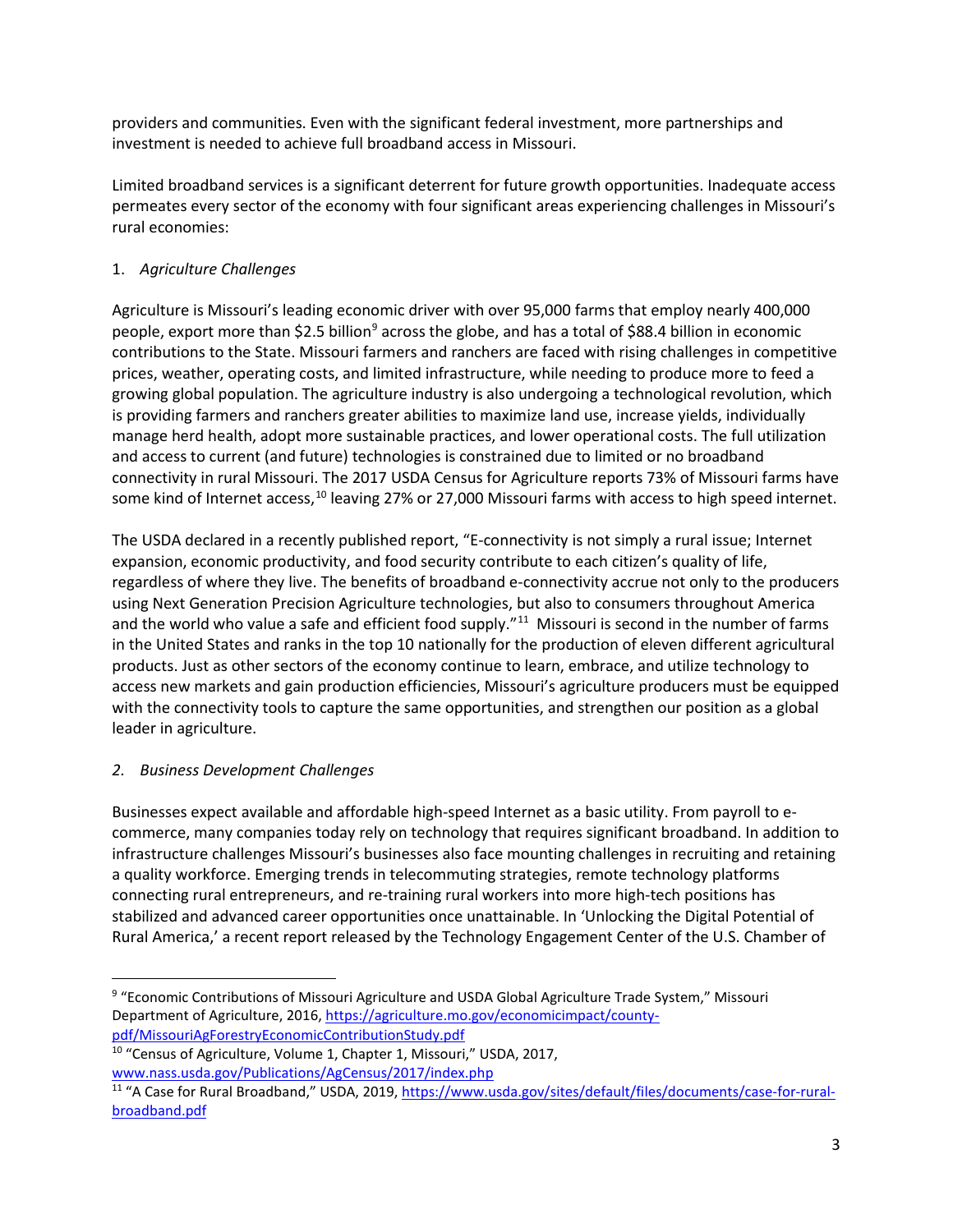Commerce and Amazon, 5,300 rural small businesses were surveyed nationwide. Of those who responded, 66% said poor Internet or cell phone connectivity negatively impacts their business and less than 45% of businesses have very good access to digital technologies.<sup>[12](#page-3-0)</sup> Larger businesses typically are able to invest in broadband access, but the broadband build-out costs to small or home-based businesses is unattainable, thus limiting their access and ability to grow their business.

## *3. Healthcare Challenges*

The significant shift in healthcare from a 'fee-for-service' to a 'value-based' model has given rise to telehealth services. Telehealth is the virtual delivery of healthcare services via computer or mobile device. The range of services include monitoring services, educational sessions, access to electronic medical records, and the opportunity to connect with medical professionals when concerns or health issues arise. Telehealth fosters patient and provider connections and offers efficiencies to rural areas with limited healthcare options. The American Hospital Association's 2017 Information Technology survey reported 76% of U.S. hospitals connect with their patients and consulting practitioners with telehealth systems, a drastic increase from 2010 where only 35% did. In the same 2017 survey, 61% surveyed are currently providing remote monitoring services, up from 43% in 2015.<sup>13</sup> Expanding broadband to the unserved and underserved areas of Missouri will provide the core infrastructure necessary to enable the full suite of telehealth options to care for and support rural populations accessing quality care and for older populations, to have the opportunity to age in place.

## *4. Educational Challenges*

Educational systems continue to incorporate technology to deliver curriculum, tutorials, and a variety of new resources for Missouri's students. 'One-to-one Initiatives' are underwritten by the local school district, where each student in the program is equipped with a technology device (tablet or laptop) for educational purposes. The benefits of introducing technology at an earlier age increases the digital skills of tomorrow's workforce, but does have its limitations when students are unable to access the Internet at home creating a "homework gap." The homework gap is defined as students without access to broadband Internet and broadband-related devices outside the school building.[14](#page-3-2) However, the homework gap is not experienced by only rural students, but also by students in suburban and urban districts where affordability is the leading challenge versus access to broadband. The retention of Missouri's rural human capital is a critical factor, since 41% of rural Missouri counties are experiencing population decline. [15](#page-3-3)

<span id="page-3-3"></span>[tank/2018/10/26/nearly-one-in-five-teens-cant-always-finish-their-homework-because-of-the-digital-divide/](https://www.pewresearch.org/fact-tank/2018/10/26/nearly-one-in-five-teens-cant-always-finish-their-homework-because-of-the-digital-divide/) <sup>15</sup> US Census Bureau, 2017 Population estimates,

[https://www.missourieconomy.org/indicators/population/pop\\_est\\_2017.stm](https://www.missourieconomy.org/indicators/population/pop_est_2017.stm)

<span id="page-3-0"></span> <sup>12</sup> Nam Pham, Mary Donovan. "Unlocking the Digital Potential of Rural America," *American Innovators*, U.S. Chamber of Commerce, 2019,<https://americaninnovators.com/rural-report/>

<span id="page-3-1"></span><sup>&</sup>lt;sup>13</sup> Fact Sheet: Telehealth, American Hospital Association, 2019, [https://www.aha.org/system/files/2019-02/fact](https://www.aha.org/system/files/2019-02/fact-sheet-telehealth-2-4-19.pdf)[sheet-telehealth-2-4-19.pdf](https://www.aha.org/system/files/2019-02/fact-sheet-telehealth-2-4-19.pdf)

<span id="page-3-2"></span><sup>&</sup>lt;sup>14</sup> Perrin, Andrew. "Digital Divide." Pew Research Center, 2019, [https://www.pewresearch.org/fact-](https://www.pewresearch.org/fact-tank/2018/10/26/nearly-one-in-five-teens-cant-always-finish-their-homework-because-of-the-digital-divide/)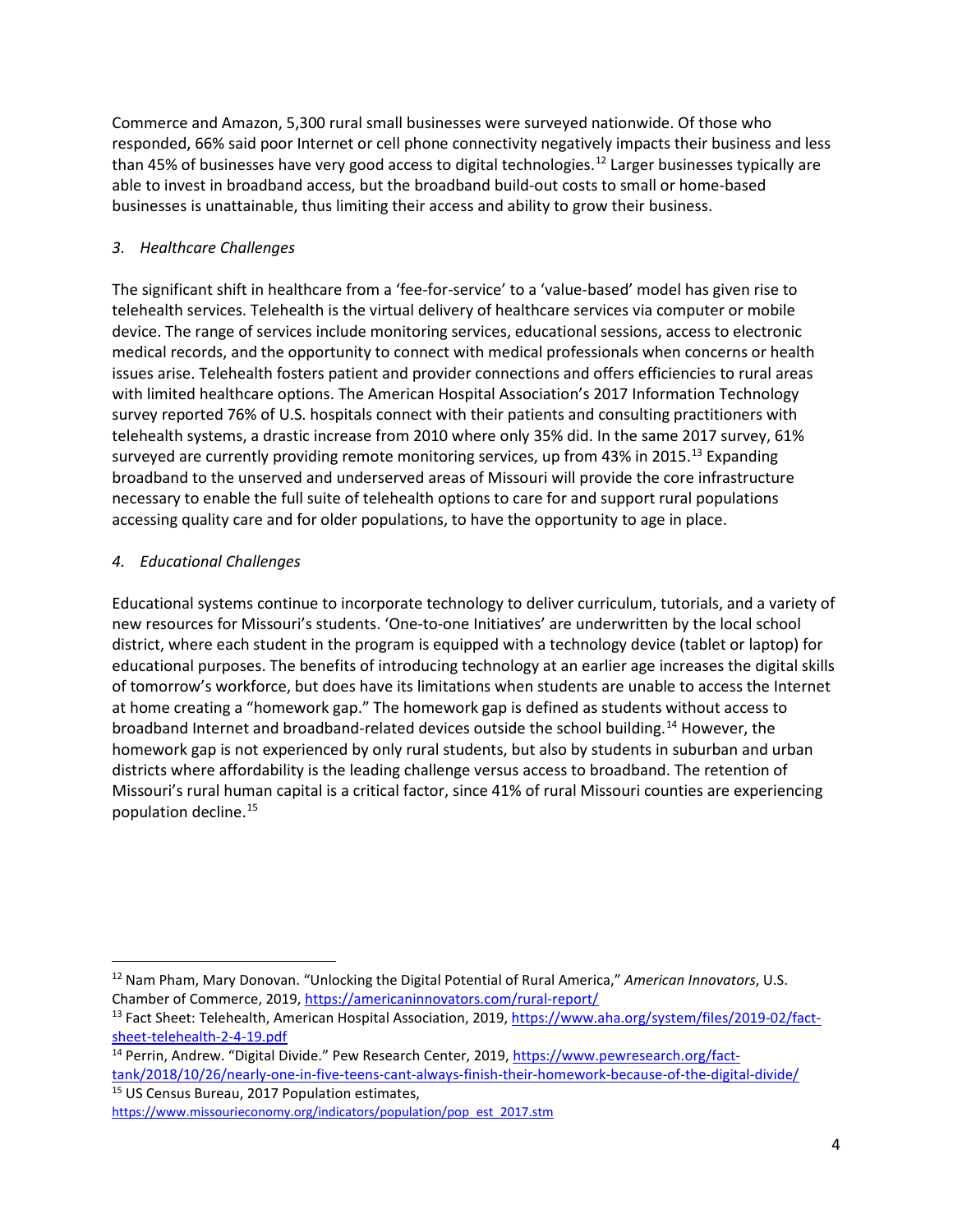## **A TIME TO LEAD – MISSOURI'S BROADBAND GOAL**

The State of Missouri has identified rural broadband deployment as a top infrastructure priority and will prioritize activities to achieve universal access to high-speed Internet, with speeds of at least 100 Megabits per second (Mbps) download and 20 Mbps upload, for all Missouri citizens by 2028.

The following milestones will be achieved to support the overall goal:

- Ensure access to broadband speeds of at least 25 Megabits per second (Mbps) download and 3 Mbps upload for 95% of households and businesses by 2025.
- $\triangleright$  Realize a household broadband adoption rate of 92% by 2027.

### **GUIDING PRINCIPLES**

The following set of principles will guide every program, initiative, and activity undertaken by this plan:

- 1. Embrace all technologies that can deploy high levels of broadband service.
- 2. Encourage a team-based approach from public and private stakeholders to engage in all levels of deployment efforts.
- 3. The delivery of resources and programs to unserved and underserved areas of the state will have a customer centric approach, utilize data driven decision making, not be duplicative where sufficient service exists, be open and transparent, and compliment regional priorities.

#### **IMPACT**

The twenty-first century economy has not been fully realized in many rural areas of Missouri placing them at a competitive disadvantage because of the barriers in rural broadband deployment. Missouri must enable a more robust broadband network to unlock its economic potential and secure access for the 577,704 Missouri households currently without an Internet subscription.<sup>[16](#page-4-0)</sup> Research authored by the Ohio State University documented households with a broadband connection can realize an estimated \$1,850 in new economic benefit.<sup>[17](#page-4-1)</sup> Utilizing this research to forecast Missouri household impact, conservatively applying this model at \$1,500 per household, assuming not every household in Missouri will adopt broadband, estimating 247,500 Missouri households with new broadband access could realize \$371+ million in new economic benefit.

Research from the University of Missouri documented that on average, farmers with access to highspeed Internet that implement precision agriculture technologies can experience a 6% increase in revenue.[18](#page-4-2) Applying this impact model to Missouri's farms could yield up to \$291 million annually in additional agricultural revenue.<sup>[19](#page-4-3)</sup> This increase of revenue to Missouri's farmers and ranchers will have a cascading effect in operating more profitable operations, re-investment in their farms and ranches, the purchase of new equipment and materials which will support the surrounding communities with job

<span id="page-4-0"></span>16 American Community Survey, 2013-2017,

[https://factfinder.census.gov/faces/tableservices/jsf/pages/productview.xhtml?pid=ACS\\_17\\_5YR\\_S2801&prodType=table](https://factfinder.census.gov/faces/tableservices/jsf/pages/productview.xhtml?pid=ACS_17_5YR_S2801&prodType=table)

<span id="page-4-1"></span><sup>&</sup>lt;sup>17</sup> Feng Rembert, et. al, "Connecting the Dots of Ohio's Broadband Policy," Swank Program in Rural-Urban Policy, The Ohio State University, April 2017

<span id="page-4-2"></span><sup>&</sup>lt;sup>18</sup> Thomas Johnson, et. al, "The Benefits of Expanded Broadband for Missouri Farms and Agribusiness," Community Policy Analysis Center, University of Missouri, October 2011

<span id="page-4-3"></span><sup>&</sup>lt;sup>19</sup> 2017 USDA Ag Census, Missouri State Data, p. 17 - total income from farm-related sources \$4.85B\*6% increase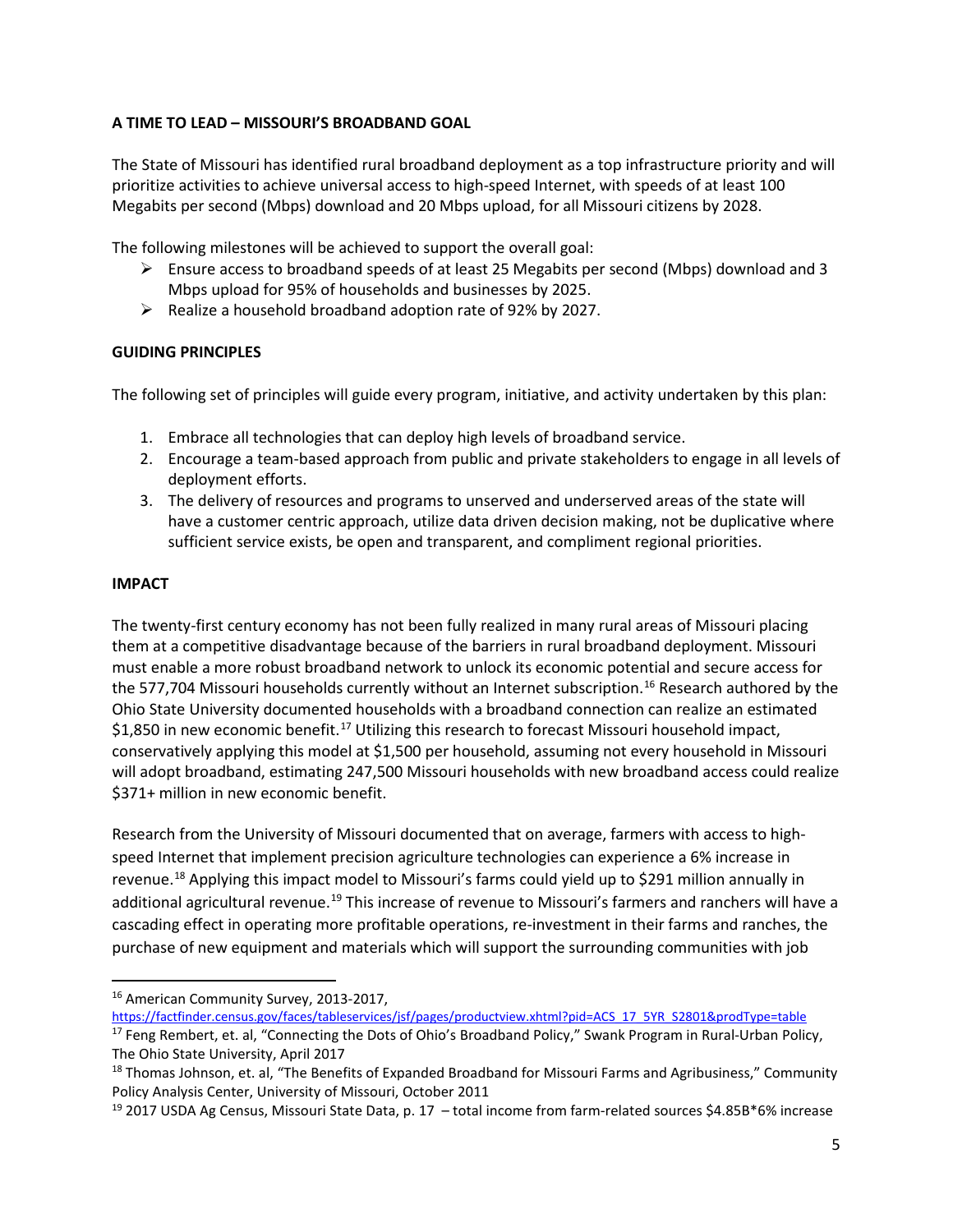opportunities, consumables, and charitable contributions. In addition to the positive impacts on revenues, the full scale usage of precision agriculture will reduce consumption of certain inputs and decrease costs. The USDA's Case for Rural Broadband reports producers who utilize precision agriculture will burn 40% less fuel, lower water usage by 20-50%, and reduce up to 80% of chemical applications. The same report also documented that connected technologies are poised to transform agricultural production and create a potential \$47-\$65 billion in annual gross benefit for the United States.<sup>[20](#page-5-0)</sup>

The unrealized economic impact of digital tools and technology for small businesses in rural America was recently analyzed by the Technology Engagement Center of the U.S. Chamber of Commerce and Amazon, citing small businesses in rural Missouri (annual average 2014-2017) could facilitate an additional \$1.8 billion in sales and spur 8,094 additional jobs. Interestingly enough in the same national survey of rural businesses, 40% of total sales for all rural businesses come from online sources.<sup>[21](#page-5-1)</sup> The actual impact will need to be benchmarked and collected as new infrastructure is deployed, but can be accomplished in partnership with planning organizations and future research methodologies. Today's business environment no longer exists solely in the brick and mortar shops. Home-based and work from home opportunities have increased, becoming new strategies for business development.

Missouri's return on investment will be realized in the mid to long-term growth indicators. Given the current commitment of \$5M+ for the rural broadband grant program the state will immediately realize a dollar-for-dollar match from private sources. A systematic way to document the return on investment must be developed and communicated to all stakeholders. New broadband deployments will provide immediate benefits to Missouri households, farmers and ranchers, small businesses, healthcare providers, and educators. The deployment of broadband must also be coupled with initiatives and programming designed to increase overall adoption of the new services. Research from the World Bank quantifies an increase of the overall adoption rate of at least 10% can yield an increase of the economy's GDP by 0.9%-1.5% over time.<sup>[22](#page-5-2)</sup>

## **RECOMMENDATIONS OVERVIEW**

Missouri will embark upon a comprehensive approach to broadband development in six strategic focus areas. Although not interdependent on one another, each of the activities listed below will provide a logical sequence to achieve universal access and widespread adoption.

### **OBJECTIVES**

## **1. Increase broadband data collection and utilization.**

- $\triangleright$  Publish broadband definitions and terminology
- $\triangleright$  Create Missouri broadband coverage and adoption maps
- $\triangleright$  Semi-annually report on national broadband maps
- $\triangleright$  Research the economic and environmental benefits of precision agriculture in Missouri
- $\triangleright$  Document the homework gap and promote best practices in closing the digital divide

<span id="page-5-0"></span><sup>&</sup>lt;sup>20</sup> "A Case for Rural Broadband," USDA, 2019, [https://www.usda.gov/sites/default/files/documents/case-for-rural](https://www.usda.gov/sites/default/files/documents/case-for-rural-broadband.pdf)[broadband.pdf](https://www.usda.gov/sites/default/files/documents/case-for-rural-broadband.pdf)

<span id="page-5-1"></span><sup>21</sup> <https://americaninnovators.com/rural-report/>

<span id="page-5-2"></span><sup>&</sup>lt;sup>22</sup> Yongsoo Kim, et al., "Building Broadband: Strategies & Policies for a developing World," World Bank, 2010, [http://siteresources.worldbank.org/EXTINFORMATIONANDCOMMUNICATIONANDTECHNOLOGIES/Resources/282](http://siteresources.worldbank.org/EXTINFORMATIONANDCOMMUNICATIONANDTECHNOLOGIES/Resources/282822-1208273252769/Building_broadband.pdf) [822-1208273252769/Building\\_broadband.pdf](http://siteresources.worldbank.org/EXTINFORMATIONANDCOMMUNICATIONANDTECHNOLOGIES/Resources/282822-1208273252769/Building_broadband.pdf)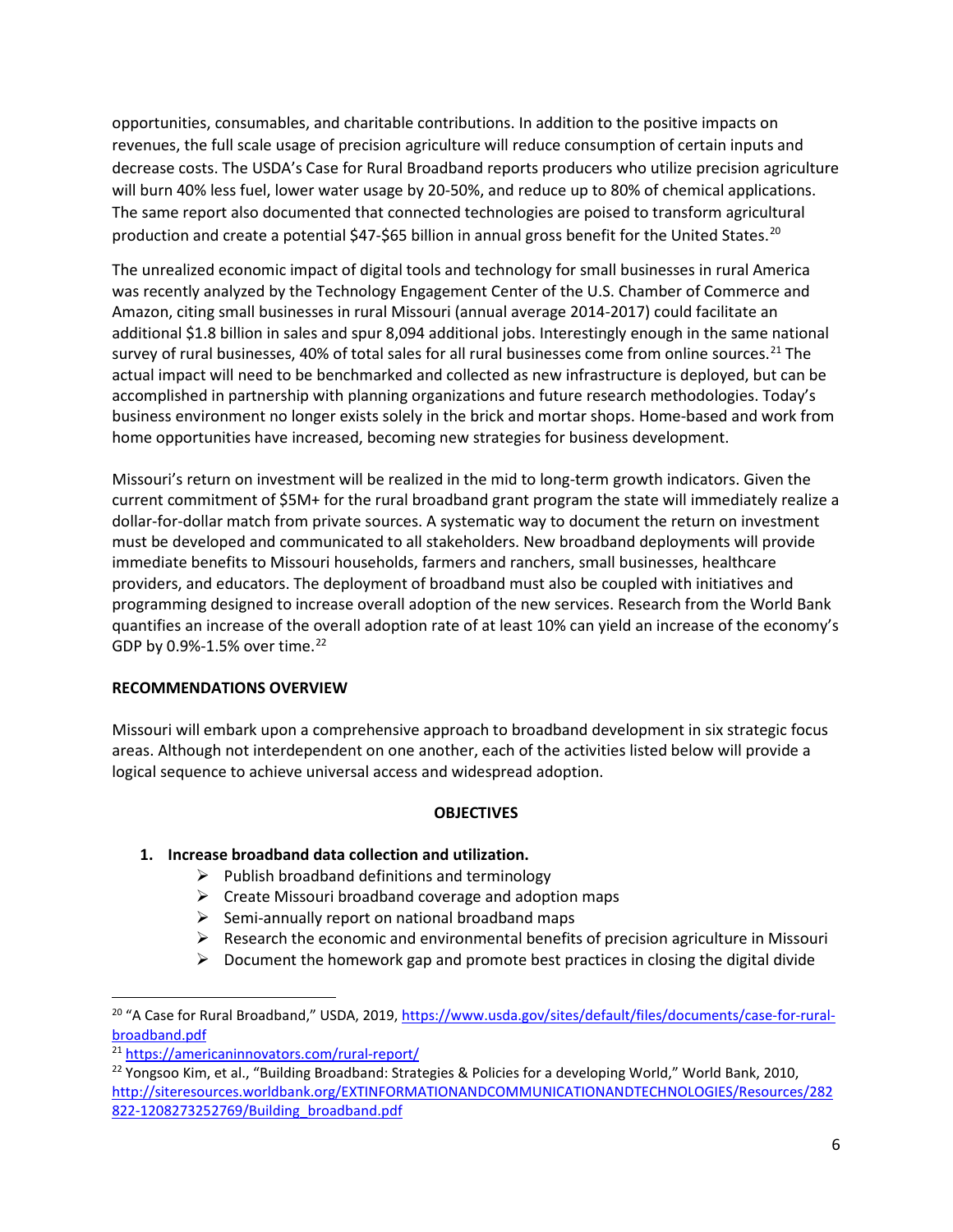- $\triangleright$  Quantify the number of rural students utilizing online courses and seek to increase overall usage for Missouri's educational systems
- $\triangleright$  Survey rural health facilities utilizing telehealth services and seek ways to increase usage in rural Missouri
- $\triangleright$  Post aggregated survey results, studies, analyses undertaken by this plan
- $\triangleright$  Promote new broadband research and emerging technologies

## **2. Accelerate broadband infrastructure and access.**

- $\triangleright$  Launch the State of Missouri broadband grant program
- $\triangleright$  Identify rural employment centers in need of enhanced broadband infrastructure
- $\triangleright$  Disseminate annual broadband provider surveys to ascertain barriers and opportunities in accelerating broadband
- $\triangleright$  Survey rural governmental entities on broadband efforts
- $\triangleright$  Assemble best practices of broadband deployment policies and agreements

## **3. Leverage partnerships to accelerate broadband efforts.**

- $\triangleright$  Endorse and promote a broadband planning toolkit for communities to utilize
- $\triangleright$  Establish a broadband advisory team with representation from public and private stakeholders
- $\triangleright$  Create a set of broadband survey templates for communities, counties, and regions to utilize for broadband planning processes
- $\triangleright$  Implement a regional broadband planning framework
- $\triangleright$  Host an annual broadband summit for stakeholders and citizens interested in leading broadband efforts
- $\triangleright$  Collaborate with the agriculture sector to demonstrate best practices in precision agriculture
- $\triangleright$  Implement a 'broadband ready' designation for counties

## **4. Increase Broadband Adoption & Awareness**

- $\triangleright$  Develop a broadband communications plan
- $\triangleright$  Partner with Missouri's rural library system and promote available resources and technology to the regions they serve
- $\triangleright$  Promote digital literacy, online safety, and financial assistance programs to populations of need
- $\triangleright$  Support regional campaigns to increase adoption and utilization of broadband, such as businesses, agricultural producers, and community institutions

## **5. Promote Efficiencies and Opportunities in Broadband Development**

- $\triangleright$  Monitor and promote federal broadband funding programs
- $\triangleright$  Facilitate efforts to streamline access and partnerships within state and federal assets
- $\triangleright$  Based on provider input, prioritize the top three to five recommendations for future policy or administrative implementation
- $\triangleright$  Develop a dig-once policy for state, county, and municipal consideration
- $\triangleright$  Research and recommend alternative funding and broadband implementation tools based on area needs
- $\triangleright$  Inventory and promote post-secondary opportunities for individuals seeking technical or professional skills in the broadband or utility construction industry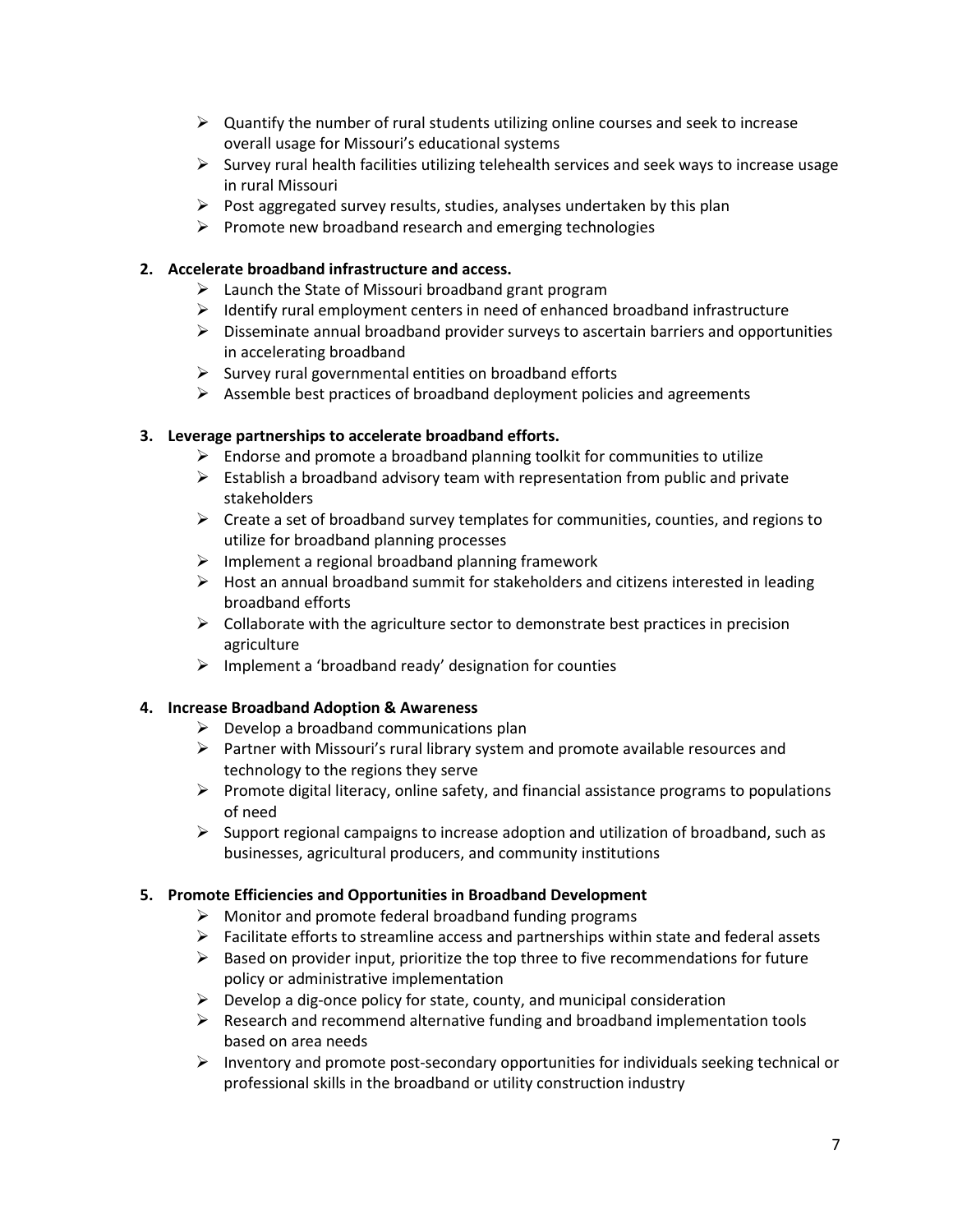- $\triangleright$  Annually host regional agribusiness development sessions to build on existing market strengths
- $\triangleright$  Explore additional ways the healthcare industry can be reimbursed for telehealth services

### **STRATEGIC FOCUS AREAS – OBJECTIVES DEFINED**

In order to move Missouri forward and achieve universal access for our citizens, it will require state leaders to mobilize resources, empower communities, leverage partnerships with broadband providers, and search for innovative and cost-effective ways to deploy high-speed Internet. The plan was developed with the consultation of industry and association partners, outreach to stakeholder groups, and discussions with a cross-section of government leaders. The strategies articulated in this plan will increase availability, adoption, affordability, and opportunities for all of Missouri's citizens to compete in today's global economy.

### **OBJECTIVE #1: Increase Broadband Data Collection and Utilization**

Broadband data collection is a critical component in measuring progress and impact. It articulates a story where successful implementation has occurred, and identifies where additional investment is needed. Access to timely and quality broadband data is pivotal to determining future policy decisions and prioritizing where limited public resources should be allocated for broadband infrastructure projects. Broadband data from the Federal Communications Commission's (FCC) Form 477 is collected twice a year and provides an overview of Missouri's broadband coverage by census tract. A new national mapping initiative is underway to update data collection models for the FCC and determine a proof of concept where providers report coverage by location, rather than by census tract. Missouri is one of two states identified to participate in the 'Broadband Mapping Fabric'<sup>23</sup>pilot project. Missouri will undertake several key initiatives to strengthen its data gathering techniques.

- Publishing a core set of broadband definitions and terminology, including those defined in Missouri statutes by July 15, 2019. The utilization of a consistent set of definitions will allow for consistent language and reference for local broadband planning efforts.
- Reporting semi-annually on updated maps and datasets provided by the Federal Communications Commission (FCC), United State Department of Agriculture (USDA), and the National Telecommunications and Information Administration (NTIA) beginning September 1, 2019.
- Promoting new broadband research and emerging technologies in quarterly communications beginning October 1, 2019.
- Creating Missouri broadband adoption and coverage maps utilizing existing data sets available from the FCC, USDA, Census Bureaus, and other available data sources by October 15, 2019.

<span id="page-7-0"></span><sup>&</sup>lt;sup>23</sup> <https://www.ustelecom.org/broadband-mapping-initiative-action-center/>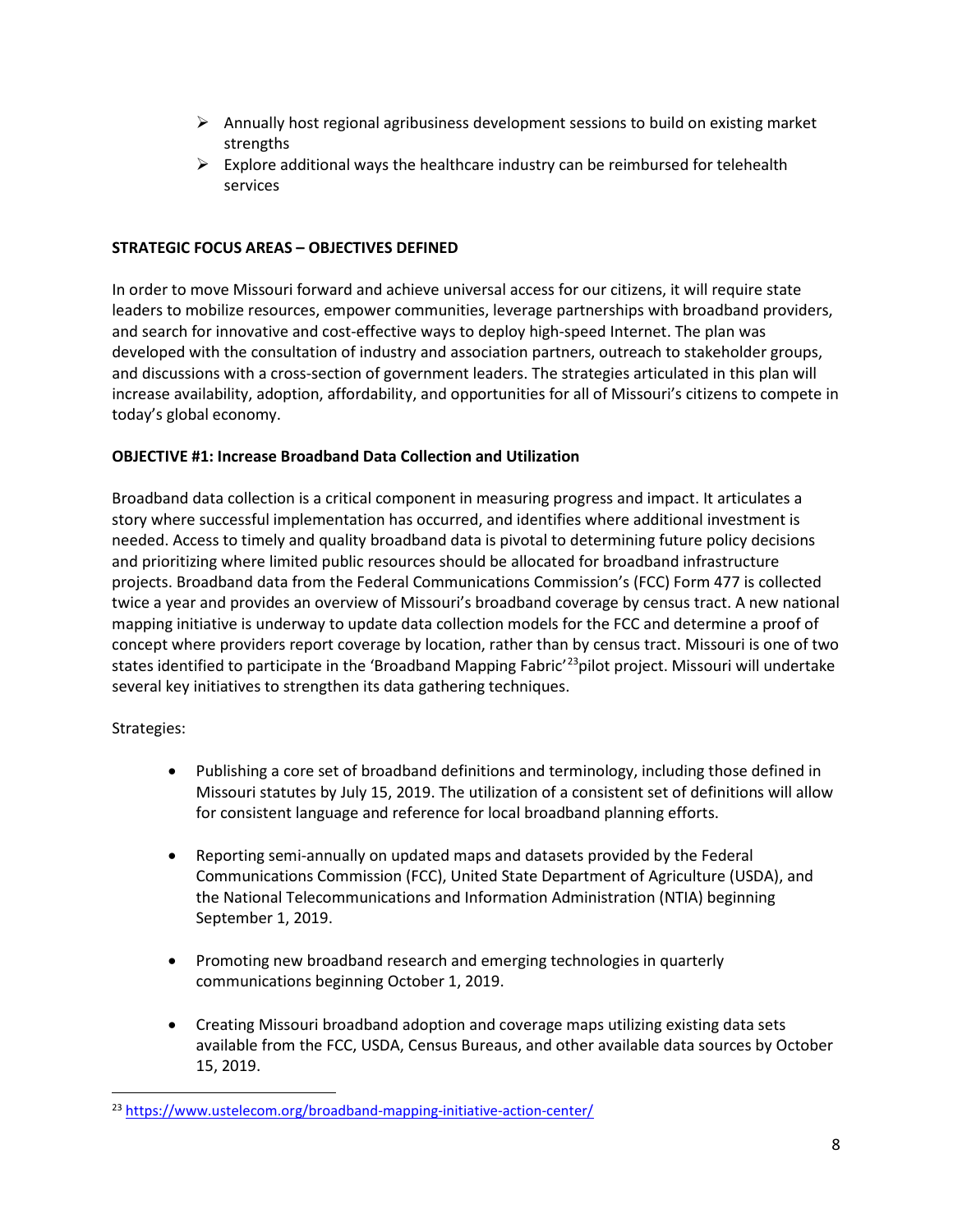- Establishing baseline data of rural health centers and hospitals utilizing telehealth strategies by December 1, 2019.
	- o Establish a regional goal with healthcare stakeholders to increase the number of clients able to access telehealth service.
- Supporting research studies to quantify the economic benefits in Missouri of utilizing precision agriculture and value-added technologies.
- Publishing survey results, research, and analysis undertaken by this plan for public consumption beginning January 15, 2020.
- Determining the number of rural students from Missouri's public and higher education systems utilizing online courses by February 1, 2020.
	- o Establish a goal by region to increase the number of rural students utilizing online educational opportunities.
- Partnering with the Department of Elementary and Secondary Education (DESE) to document the homework gap of Missouri students. Publish best practices for regions, districts, and communities to undertake in closing the homework gap in rural, suburban, and urban districts by March 1, 2020 (i.e. mobile service options, device lending).

### **OBJECTIVE #2: Accelerate Broadband Infrastructure and Access**

The State of Missouri has a significant opportunity to work alongside broadband providers and communities to seek mutually beneficial ways to accelerate the build-out of the broadband network. Willingness to innovate and partner will certainly allow for the robust broadband network to be installed and the commitment of state resources and coordinated programming will advance a number of new opportunities.

- Create and disseminate a broadband provider survey to ascertain barriers and opportunities in accelerating broadband in Missouri by July 15, 2019. Determine three to five key areas for additional research, recommendation, and implementation in calendar year 2020.
- Create and disseminate a survey of rural governmental entities on any buildings and/or assets in need of broadband services by August 15, 2019.
- Launch the Missouri Broadband Infrastructure Grant Program by September 15, 2019. The grant program will be designed to leverage public/private partnerships to connect the unserved and underserved areas of the state.
- Identify rural employment centers that lack adequate broadband services and coordinate a retention strategy for each of the six DED regions by November 15, 2019.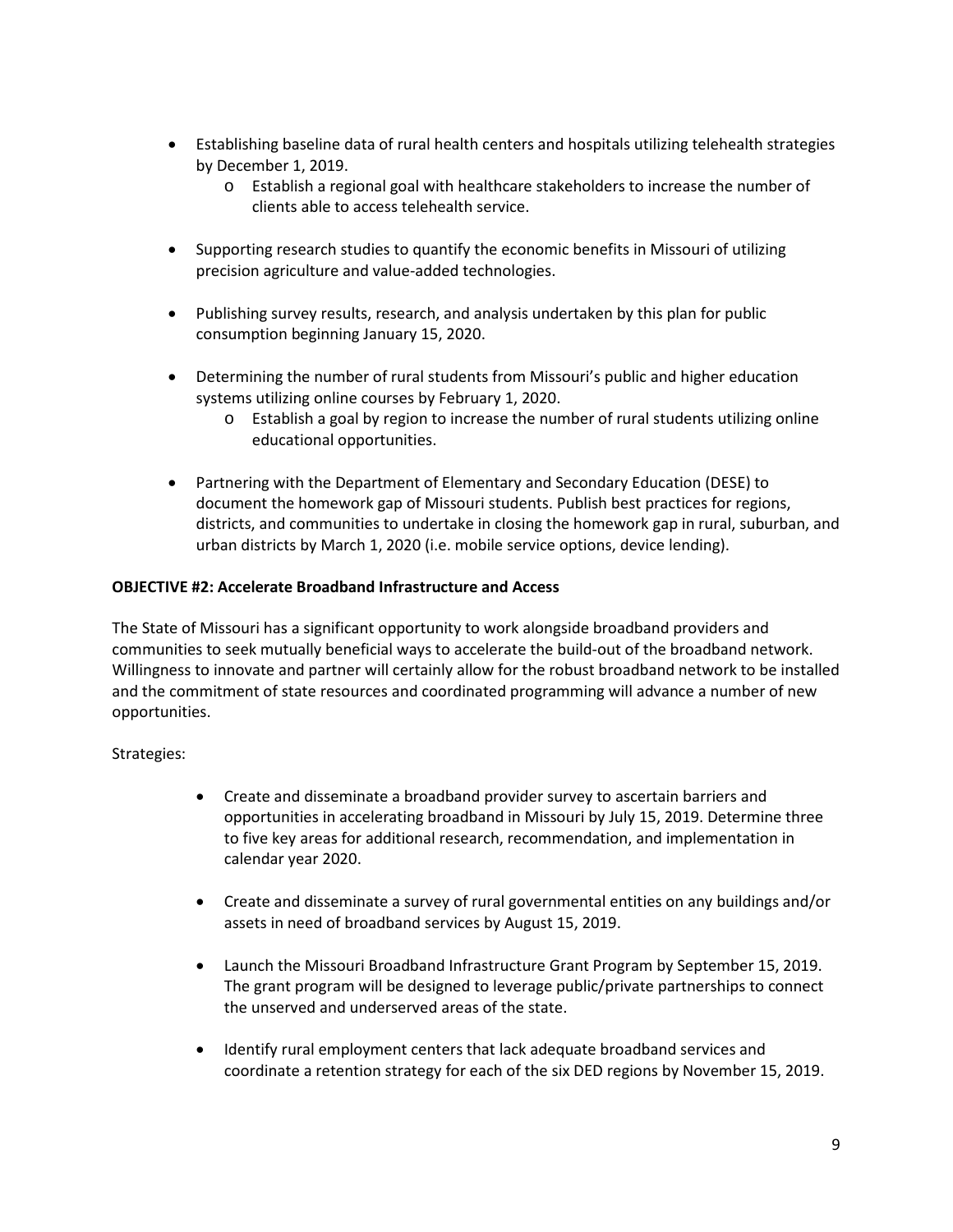- Collect, aggregate, and disseminate best practices from broadband providers on One Touch Make Ready (OTMR) contracts, joint-use agreements, co-location agreements for access to fiber and towers, and design standards for installing fiber conduit in the Right of Way (ROW) by February 15, 2020.
- Research and recommend the viability of local governments creating or expanding special assessment districts to assist in deploying broadband in unserved and underserved areas by September 1, 2020.
- Leverage E-Rate funding opportunities to ensure 100% of Missouri's rural school buildings and libraries have access to broadband services by January 2021.

### **OBJECTIVE #3: Leverage Partnerships to Accelerate Broadband**

Achieving universal access by 2028 will necessitate Missouri's regions, counties, and communities to also plan for additional broadband expansion. While one standard broadband solution will not meet every community's needs, the planning efforts should be implemented by local leaders to fully understand their broadband landscape. Encouraging more localized broadband planning teams will more accurately reflect community or regional circumstances. Local broadband teams should establish a goal, engage all stakeholders and providers, choose an organizational model, and create a culture of shared responsibility for the work.

- Research available broadband toolkits and promote a designated toolkit to regions, counties, and communities for utilization in broadband planning efforts by July 15, 2019.
- Establish a Broadband Advisory Team with diverse representation of public and private stakeholders by September 1, 2019. The advisory team will serve as stewards of the plan, meet at least twice a year, and provide advice and counsel to the Broadband Leadership Team and the Office of Broadband Development.
- Create a set of broadband surveys that can be utilized by regions, counties, and communities to gather data and insight on broadband access, opportunities, and barriers by September 1, 2019.
- Implement a regional broadband planning framework, in consultation with the Missouri Association of Council of Governments (MACOG), by October 1, 2019.
- Plan and convene an annual statewide broadband summit in June of each year, for organizations and citizens seeking to be more engaged in broadband initiatives.
- Collaborate with the agriculture sector to demonstrate best practices in precision agriculture at regularly scheduled events and conferences.
- Implement a 'Broadband Ready' designation for counties by April 1, 2020.
	- o Host training sessions to educate stakeholders by September 1, 2020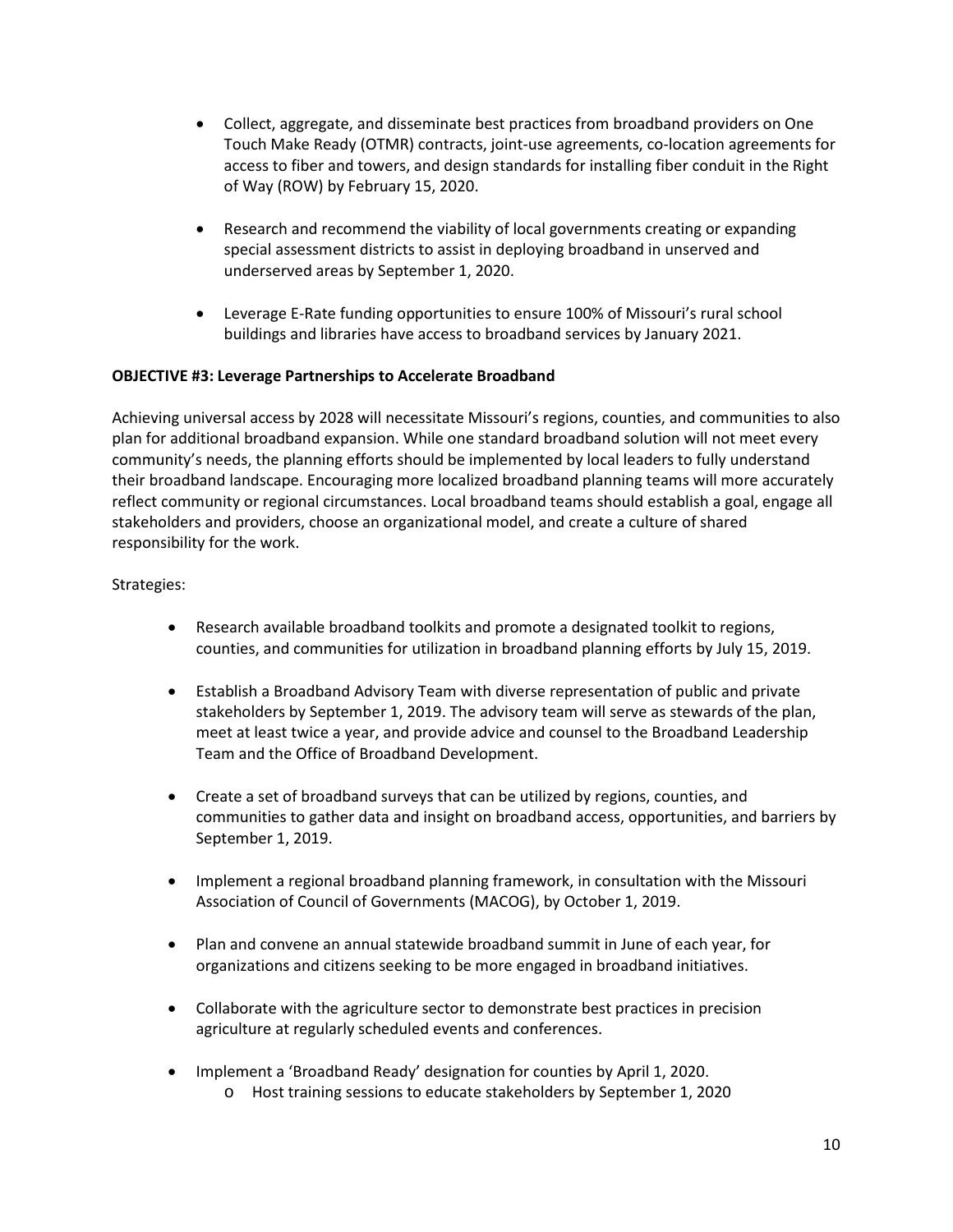- Encourage economic, community, and workforce professionals to include broadband as a priority in their development plans and provide a representative on community, county, or regional broadband advisory teams.
	- o Sponsoring capacity-building efforts for economic, community, and workforce professionals and local leaders will be essential in advancing more broadband awareness and advocacy in the communities they serve
- The Office of Broadband Development will serve the lead resource to public and private stakeholders interested in expanding broadband infrastructure or programs.

## **OBJECTIVE #4: Increase Broadband Adoption & Awareness**

Raising the awareness of broadband availability and increasing the adoption rate is pivotal in realizing the full impact and growth potential for areas receiving new or expanded broadband infrastructure. 80% of Missouri households have a broadband Internet connection,<sup>[24](#page-10-0)</sup> confirming much is yet to be done to achieve an adoption rate of 92% by 2027. States with existing broadband programs focus on raising the awareness of current providers, promote available financial assistance programs to populations of need struggling with affordability, and coordinate efforts with partners to increase digital literacy skills. Digital literacy refers to the ability to leverage current technologies and the Internet to interact with the world.<sup>[25](#page-10-1)</sup> Programs to address the affordability of broadband services exist from private carriers and the federal government. However, such services need to be inventoried and communicated to the public.

- Develop a broadband communications plan by August 1, 2019.
	- o Track and report on broadband development projects on a quarterly basis
	- $\circ$  Celebrate broadband build-outs throughout the state, including providers utilizing programs from the FCC, USDA, DRA, Missouri Broadband Infrastructure Grant Program, and other programs designed to accelerate broadband deployment
	- o Promote federal, state and other available programs that can assist with broadband deployment and increasing adoption rates on a quarterly basis
- Partner with Missouri's Library System to promote its resources, technology, and opportunities for community outreach by September 1, 2019.
- Identify and promote digital literacy, financial assistance, and online security/safety programs to populations of need, businesses, and agricultural producers by January 1, 2020.
- Collaborate with business training providers to routinely offer seminars on business technology, software, establishing an online presence, and other e-commerce strategies. o Support digital literacy efforts to increase utilization in agriculture businesses
- Ensure 100% of rural health centers, medical offices, and hospitals can offer telehealth services including wellness education, monitoring, digital literacy, and aging in place opportunities to the regions they serve
- Promote regional campaigns to increase adoption and utilization of broadband services in unserved and underserved communities by August 1, 2020

<span id="page-10-0"></span><sup>&</sup>lt;sup>24</sup> Broadband USA citing 2016 American Community Survey, NTIA, and FCC

<span id="page-10-1"></span><sup>25</sup> [https://broadbandusa.ntia.doc.gov/sites/default/files/resource-files/bbusa\\_broadband\\_glossary.pdf](https://broadbandusa.ntia.doc.gov/sites/default/files/resource-files/bbusa_broadband_glossary.pdf)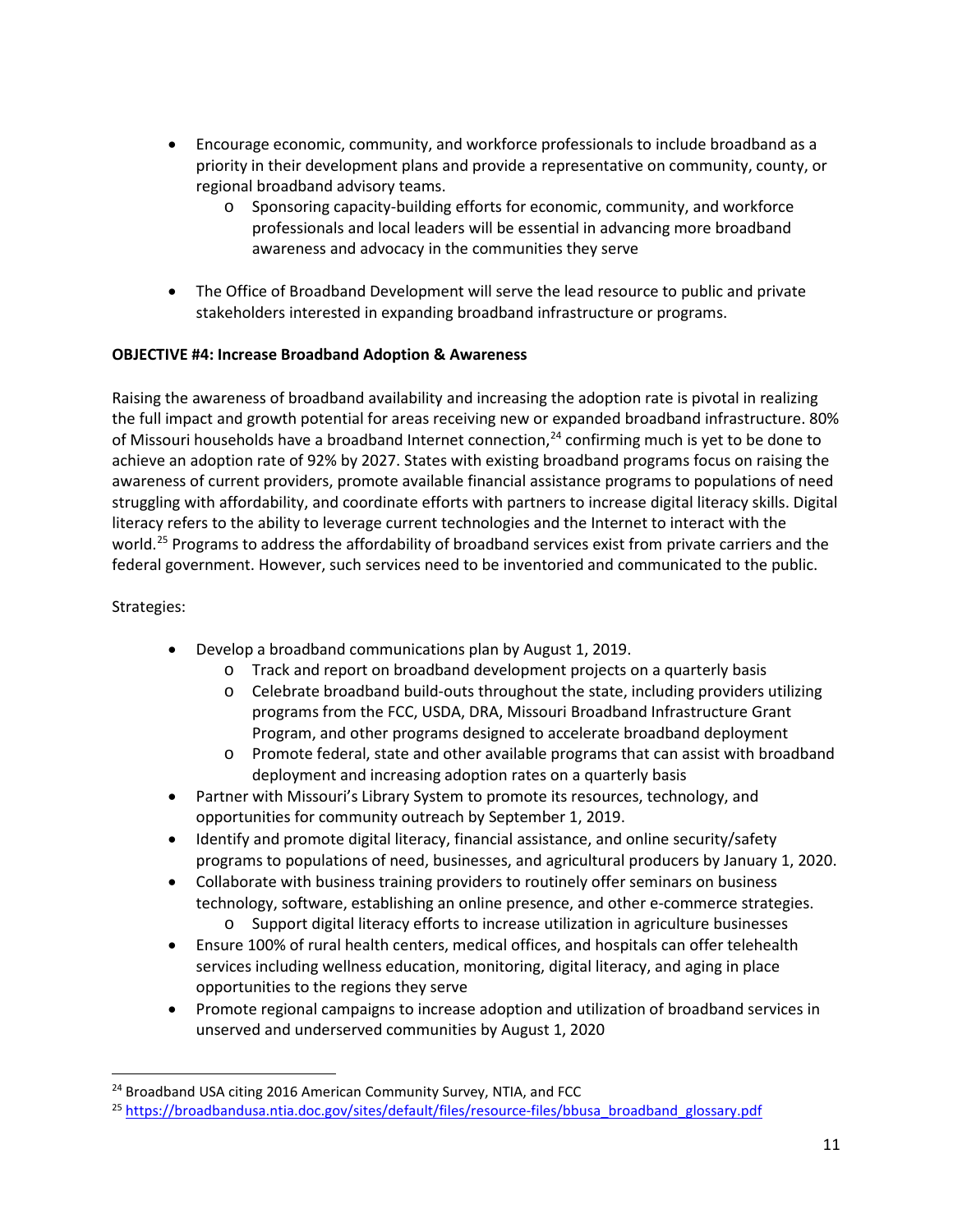### **OBJECTIVE #5: Promote Efficiencies and Opportunities in Broadband Development**

As more Missouri communities, counties, and regions prioritize broadband deployment, additional technical resources and information exchanges will be needed to ensure success. The Office of Broadband Development will serve as conduit and facilitator for public and private entities to share best practices, efficiencies, and lessons learned from past deployment efforts. The State of Missouri will emulate the American Broadband Initiative, released in February 2019, <sup>[26](#page-11-0)</sup> by proactively seeking ways to leverage state assets, determining other programs to support broadband deployment and reducing the administrative burden where possible.

### Strategies:

- Monitor broadband efforts and funding opportunities from the Federal Communications Commission (FCC), United States Department of Agriculture (USDA), United States Department of Commerce - Economic Development Administration (EDA), United States Department of Commerce National Transportation and Information Administration (NTIA), Delta Regional Authority (DRA), and Congress. Update stakeholders on a quarterly basis beginning July, 2019.
- Evaluate over the length of this plan if the FCC increases its minimum standard definition of download and upload speeds, and seek modification to Missouri's minimum standard definition for broadband capability.
- Analyze the provider survey results and, in consultation with the Broadband Leadership Team, recommend three to five strategies for inclusion in future policy discussions. Reporting overall results at the annual Broadband Summit.
- Develop a model dig-once policy for right of way (ROW) maintained by state, county, and local governments for their consideration by March 1, 2020. The policy will incorporate best practices, solicit feedback from all major stakeholders, and monitor any federal legislation implementing dig-once.
- Streamline access and partnerships within state and federal state assets. Providing best practices and insight to counties, municipalities, and regions seeking to adopt similar strategies.
- Facilitate regional agribusiness development sessions to build on existing market strengths and researching emerging opportunities with new technological advancements.
- Inventory and promote post-secondary opportunities for individuals seeking technical or professional skills in the broadband or utility construction industry by January 1, 2020.
- Explore opportunities for health care providers to submit reimbursements for telehealth services.
- Research and recommend alternative funding sources and tools that can assist providers and communities in accelerating broadband build-out in unserved and underserved areas.

## **Conclusion**

The time is now for Missouri to accelerate broadband to its rural citizens. The strategies devised in this plan necessitate a spirit of partnership and innovation from all sectors to overcome existing barriers. As

<span id="page-11-0"></span><sup>&</sup>lt;sup>26</sup> "American Broadband Initiative: Milestones Report," National Telecommunications and Information Administration,2019,

[https://www.ntia.doc.gov/files/ntia/publications/american\\_broadband\\_initiative\\_milestones\\_report.pdf](https://www.ntia.doc.gov/files/ntia/publications/american_broadband_initiative_milestones_report.pdf)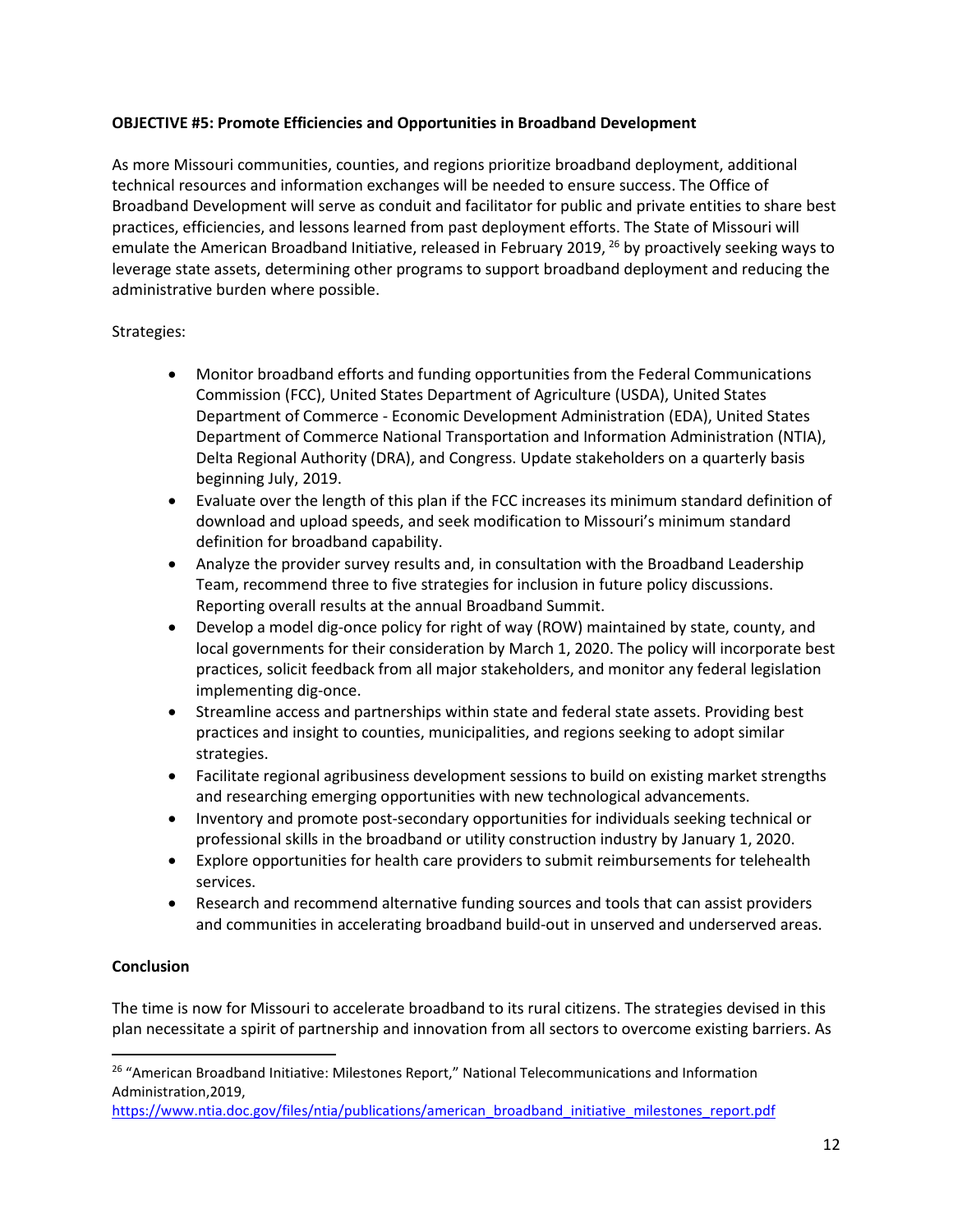with any coordinated effort to implement new strategies there will be risks that need to be identified, anticipated, and managed to reach the best possible outcome. Efforts will need to be undertaken to manage the legal aspects of broadband development, sharing best practices in managing public-private partnerships, and provide the necessary guidance to structure a win-win situation for Missouri's citizens. Residents, businesses, and communities are relying on public and private leaders to eliminate the digital divide and provide opportunities for growth in rural Missouri.

To ensure continuous improvement in Missouri's broadband deployment efforts the Broadband Leadership Team, under the direction of the Governor's Office, will semi-annually review, update, and execute new revisions to the broadband plan.

### **Missouri Broadband Leadership Team**

| Chris Chinn, Director                 | Luke Holtschneider, Deputy Director              |
|---------------------------------------|--------------------------------------------------|
| Missouri Department of Agriculture    | Missouri Department of Economic Development      |
| Chris Klenken, Deputy Director        | Jeff Case, State Director                        |
| Missouri Department of Agriculture    | <b>USDA-Rural Development</b>                    |
| Dan Cassidy, Chief Operating Officer  | BJ Tanksley, Legislative Director                |
| Missouri Farm Bureau                  | Missouri Farm Bureau                             |
| Dr. Marshall Stewart, Vice Chancellor | Janie Dunning, Broadband Consultant              |
| University of Missouri                | Missouri Farm Bureau                             |
| Natasha Angell, Executive Director    | Tracy Feller, Director of Strategic Partnerships |
| <b>MORENet</b>                        | University of Missouri                           |
|                                       | Tim Arbeiter, Broadband Development              |
|                                       | Missouri Department of Economic Development      |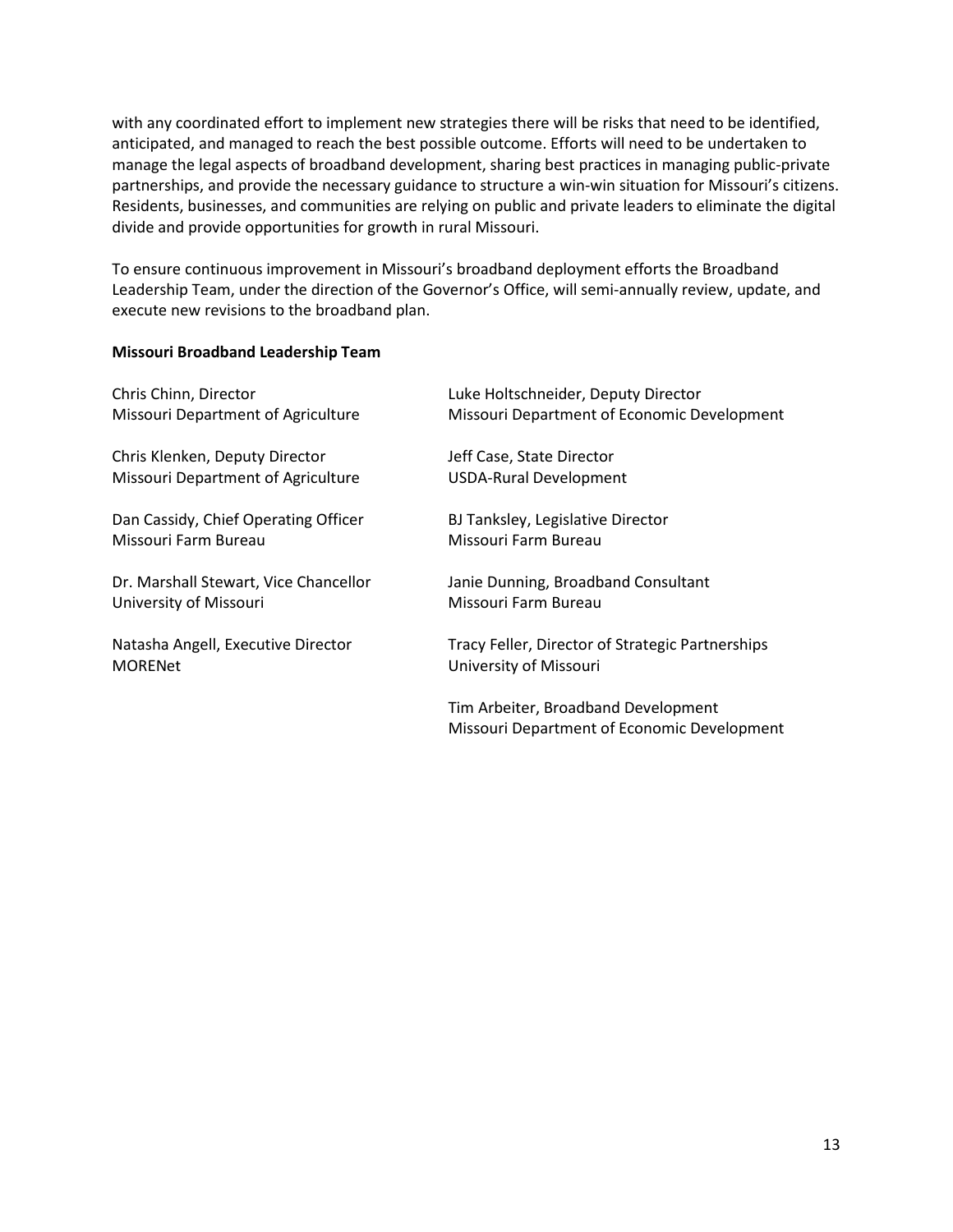### **Works Cited**

"2016 Broadband Progress Report." *Federal Communications Commission*, 29 Jan. 2016, [www.fcc.gov/reports-research/reports/broadband-progress-reports/2016-broadband-progress](http://www.fcc.gov/reports-research/reports/broadband-progress-reports/2016-broadband-progress-report)[report.](http://www.fcc.gov/reports-research/reports/broadband-progress-reports/2016-broadband-progress-report)

"American Broadband Initiative: Milestones Report." *NTIA Publications*, National Telecommunications and Information Administration, Feb. 2019, www.ntia.doc.gov/files/ntia/publications/american\_broadband\_initiative\_milestones\_report.pdf

- "American Hospital Association Fact Sheet: Telehealth." *American Hospital Association Emerging Issues*, American Hospital Association, Feb. 2019, [www.aha.org/system/files/2019-02/fact-sheet](http://www.aha.org/system/files/2019-02/fact-sheet-telehealth-2-4-19.pdf)[telehealth-2-4-19.pdf.](http://www.aha.org/system/files/2019-02/fact-sheet-telehealth-2-4-19.pdf)
- "Broadband Mapping Initiative USTelecom." *USTelecom Action Center*, USTelecom, Mar. 2019, [www.ustelecom.org/broadband-mapping-initiative-action-center/.](http://www.ustelecom.org/broadband-mapping-initiative-action-center/)
- Data Access and Dissemination Systems (DADS). "American Community Survey 2013-2017." *American FactFinder - Results*, US Census Bureau, 2016, [https://factfinder.census.gov/faces/tableservices/jsf/pages/productview.xhtml?pid=ACS\\_17\\_5YR](https://factfinder.census.gov/faces/tableservices/jsf/pages/productview.xhtml?pid=ACS_17_5YR_S2801&prodType=table) [\\_S2801&prodType=table.](https://factfinder.census.gov/faces/tableservices/jsf/pages/productview.xhtml?pid=ACS_17_5YR_S2801&prodType=table)
- "Economic Contributions of Missouri Agriculture and Forestry." *Missouri Department of Agriculture*, Decision Innovation Solutions, Dec. 2016[, https://agriculture.mo.gov/economicimpact/county](https://agriculture.mo.gov/economicimpact/county-pdf/MissouriAgForestryEconomicContributionStudy.pdf)[pdf/MissouriAgForestryEconomicContributionStudy.pdf.](https://agriculture.mo.gov/economicimpact/county-pdf/MissouriAgForestryEconomicContributionStudy.pdf)
- "Fact Sheet on 2018 Broadband Deployment Report." *Federal Communications Commission: Public Resources*, 2018, [https://transition.fcc.gov/Daily\\_Releases/Daily\\_Business/2018/db0118/DOC-](https://transition.fcc.gov/Daily_Releases/Daily_Business/2018/db0118/DOC-348770A2.pdf)[348770A2.pdf.](https://transition.fcc.gov/Daily_Releases/Daily_Business/2018/db0118/DOC-348770A2.pdf)
- Gallardo, Roberto. "Digital Divide Index." *Digital Divide Index*, Purdue Center for Regional Development, 2019, [www.pcrd.purdue.edu/signature-programs/digital-divide-index.php.](http://www.pcrd.purdue.edu/signature-programs/digital-divide-index.php)
- Horrigan, John B., and Maeve Duggan. "Home Broadband 2015." *Pew Research Center: Internet, Science & Tech*, Pew Research Center: Internet, Science & Tech, 17 Nov. 2016, [www.pewinternet.org/2015/12/21/home-broadband-2015/.](http://www.pewinternet.org/2015/12/21/home-broadband-2015/)
- Kim, Yongsoo, et al. "Building Broadband: Strategies & Policies for a Developing World." *World Bank Resources*, World Bank, Jan. 2010.
- "Missouri 2017 Population Estimates." *Population Projection Estimates for 2017*, Missouri Economic Research and Information Center, 2018, [www.missourieconomy.org/indicators/population/pop\\_est\\_2017.stm.](http://www.missourieconomy.org/indicators/population/pop_est_2017.stm)
- "Missouri Additional Executive Departments 620.2450." *Revisor of Statutes - Revised Statutes of Missouri, RSMo, Missouri Law, MO Law*, 2018, [http://revisor.mo.gov/main/OneSection.aspx?section=620.2450.](http://revisor.mo.gov/main/OneSection.aspx?section=620.2450)